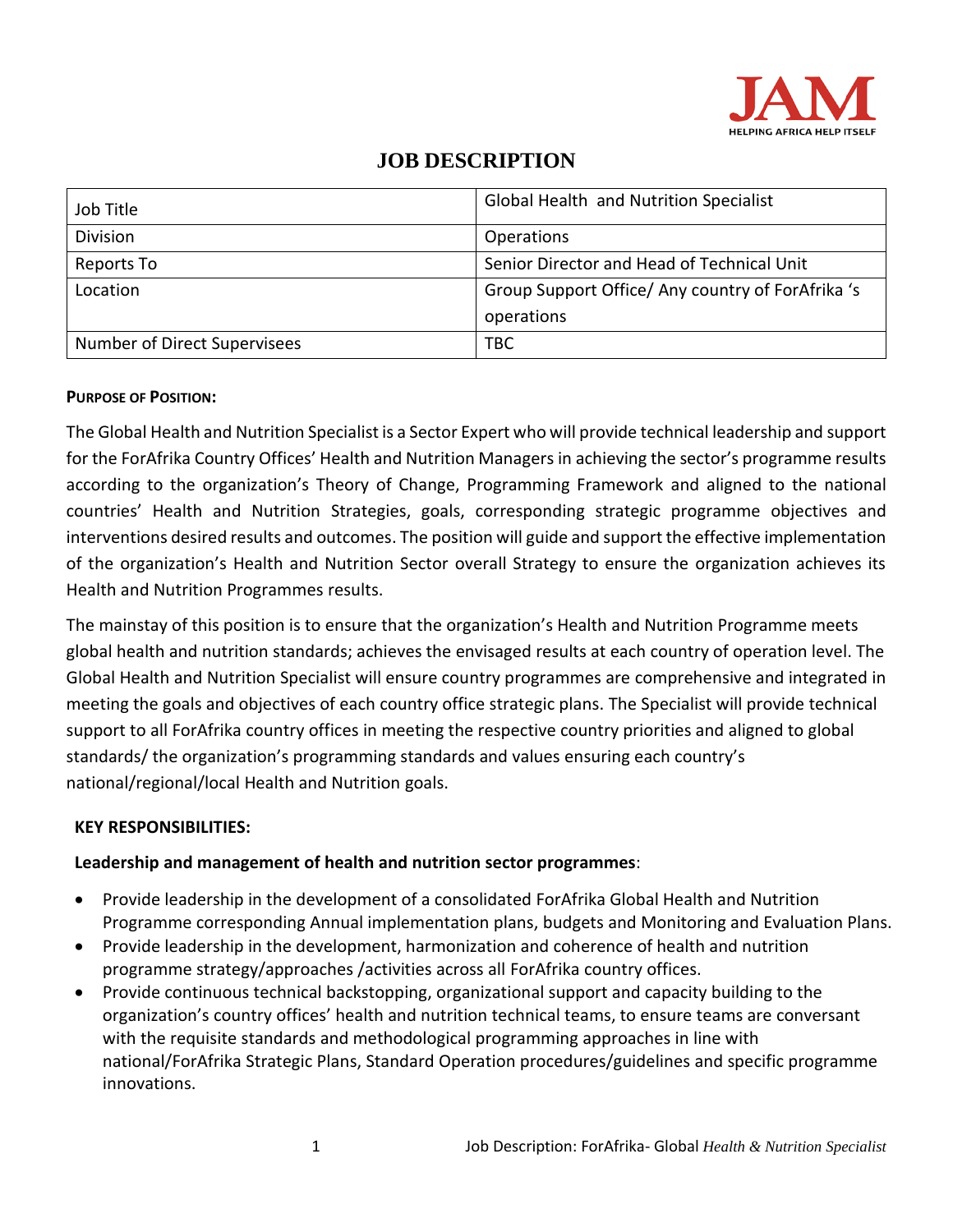

- Undertake mapping of all ForAfrika country office teams' health and nutrition portfolio managers to establish their specific expertise/technical capacity building/learning needs and develop a master plan for capacity building the field staff in health and nutrition.
- Provide leadership in ForAfrika's effective representation proactivity in innovation in the health and nutrition sector at country/regional and international levels.
- Ensure regular coordination with support departments (finance, logistics, administration and human resources) in procurement planning and follow-up, cash forecasts and expenditure tracking, human resources planning and staff performance management for the health and nutrition sector programmes.
- The Specialist shall represent ForAfrika in all relevant meetings such as the Health and Nutrition cluster meetings, donor meetings and line ministry meetings coordinated by the governments where the organization operates.
- Establish Community of Practice on Health and Nutrition at all levels of operation respectively.
- Participate in the Regional Nutrition Cluster as necessary.

### **Monitoring & Evaluation, Research and Reporting**

- Participate in planning and provide technical support to ForAfrika's M&E plans both within sustainable development as well as during humanitarian disaster emergencies.
- Provide technical support for country programme health and nutrition assessment processes (viz: baselines, evaluations, SMART surveys, KAP surveys and other inter-agency special studies) support for the JAM country teams to develop Terms of Reference, design, data collection methodology and tools, analysis, report writing and dissemination;
- Conduct routine monitoring, quality assessment, quarterly/annual reviews to ascertain progress, identify constraints and promising results and success stories;
- Lead in development and review of projects narrative and financial reports and sharing with the ForAfrica Technical Unit and senior management and funding partners in a timely manner;
- Plan and conduct capacity building and training of field staff and partners on monitoring and reporting of project activities against planned activities, indicators and targets;

### **New business development**

- In consultation with the Chief Programs Officer and the Head of Technical Unit and ForAfrika Country Managers/Directors, undertake the development of innovative programmes including Knowledge Production research and apply the results to producing tools for Health and Nutrition Programme.
- Identify potential partners and donors and assist in developing pre-positioning plans and participate in meetings with potential partners and donors.
- Participate in preparing Concept Notes and Project/Programme proposals in health and nutrition programming ensuring the effective conceptualization and articulation of ForAfrika's Theory of Change, Programming Framework, Programme Intervention Model, Logical Framework design and Budgeting for the organization's health and nutrition programmes/projects.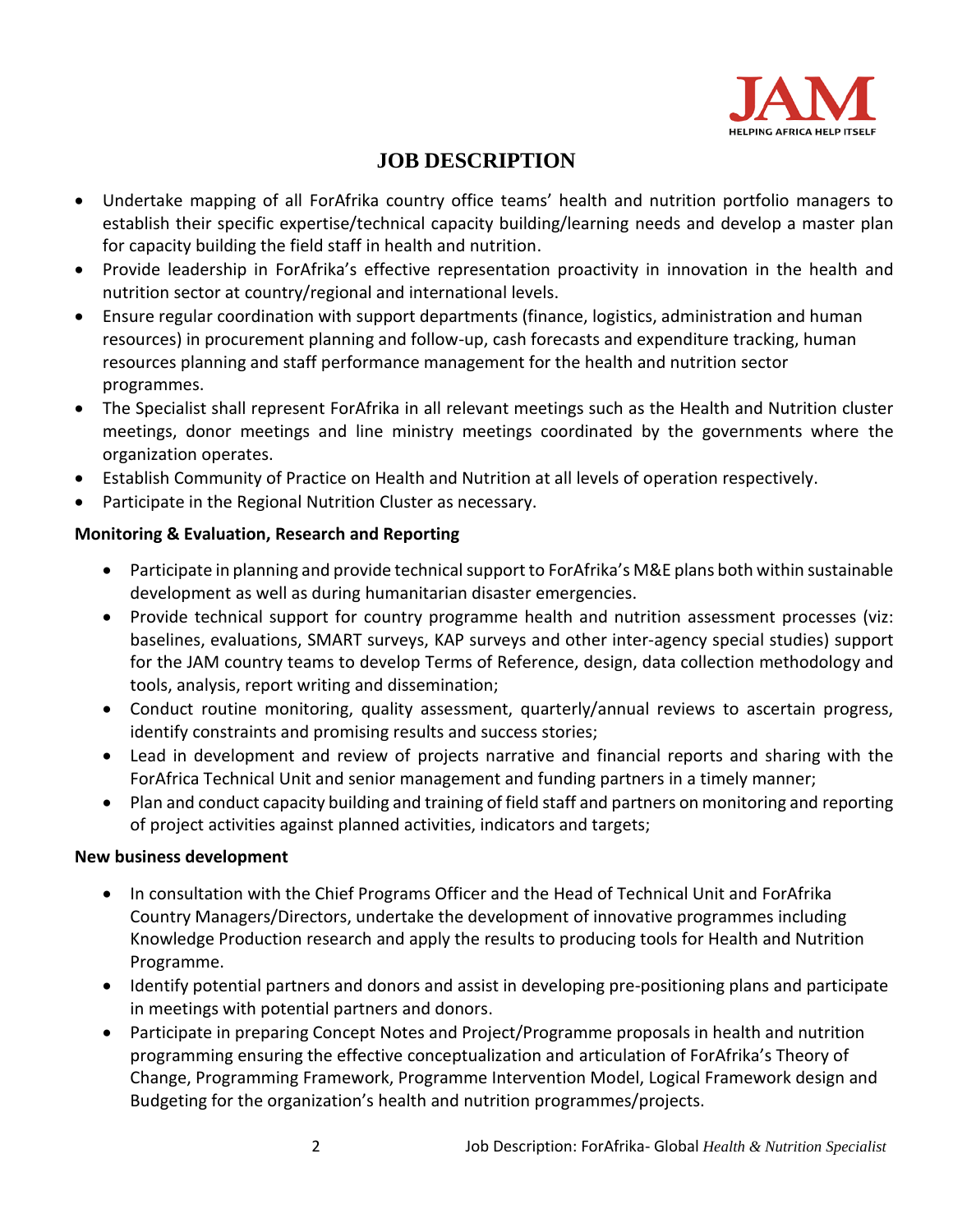

#### **Coordination, representation and partnership building:**

- Undertake effective coordination of the ForAfrika's Health and Nutrition programmes as well as with other organization's sector Programmes (WASH, Education, FSL, Economic Empowerment) and with Emergency Response in order to achieve integrated programme development/planning and implementation at all levels of ForAfrika's operations.
- Represent ForAfrika organization in relevant national/regional forums ensuring active presence and effective participation and contribution to humanitarian coordination in the health and nutrition clusters and other technical working groups to maintain a positive, continuous and visible presence for the organization.
- Establish and maintain links with various health and nutrition actors and develop partnerships as relevant and appropriate including with NGOs, specialized institutions and the private sector operatives and stakeholders.
- Lead in the integration of health and nutrition programmes with other sectors (Food Assistance, FSL, WASH, Education, Protection) and work closely with other sector leads to foster synergies.
- Share information in a collaborative, productive and cooperative manner with others in and outside the organization.

#### **Knowledge Management**

- Lead and develop the development of Standard Operating Procedure (SOP) for ForAfrika's health and nutrition programme.
- Lead the designing and support the implementation of action oriented research in health and nutrition to generate relevant knowledge that will be used in producing knowledge products and training tools as well as in and for advocacy.
- Support ForAfrika country offices in developing and implementing knowledge management strategies for health and nutrition taking into account in particular the organization's school feeding and WASH programmes.
- Lead, Facilitate and support the coordination of knowledge/learning exchange initiatives within ForAfrika peers in the health and nutrition Pillar and externally with likeminded health and nutrition networks/communities of practice including convening and facilitating webinars, online meetings on health and nutrition.
- Establish a data-base on health and nutrition resources needed for programme planning and reporting.
- Develop in consultation with ForAfrika Country Managers/Directors internal and external strategies and tools for advocacy campaigns, newsletters, social media etc.;
- Serve as the Focal Point for ForAfrika for Knowledge Management in health and nutrition.
- Undertake the effective documentation and dissemination of ForAfrika's Best Practices, key Tools and Advocacy materials from its health and nutrition programme.
- Identify opportunities for and facilitate engagement with key events of ForAfrika country offices and partners in health and nutrition activities.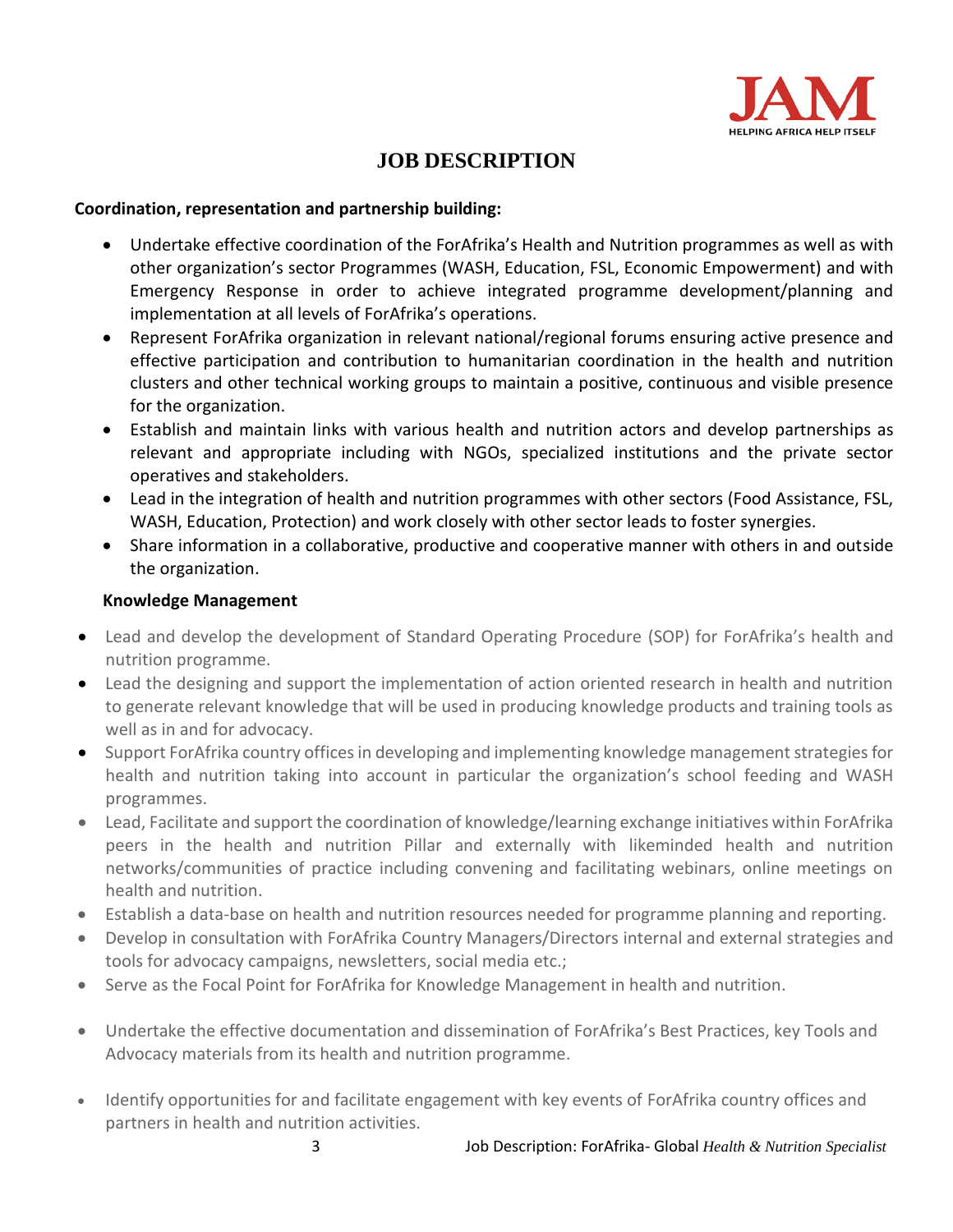

#### **Expected Results:**

- A shared vision created among all health and nutrition programme staff and partners in achieving health and nutrition programme targets.
- Technical support and capacity provided to ForAfrika organization's country office staff on health and nutrition to facilitate effective programme implementation and achievement of the desired targets and results including agreed donor results for health and nutrition programmes.
- Programme monitoring and evaluation (based on agreed indicators) regularly carried out, and timely reporting to stakeholders done.
- Partnerships are effectively managed and sustained within and outside the organization
- Increased growth in health and nutrition programme portfolio in terms of funding, partnerships and donor diversity.

#### **Qualifications, skills and competencies required**

- Masters' degree in any of the following: Medicine, Public Health, Nursing, Human Nutrition
- Minimum of ten years' experience in health and nutrition programme planning and management, emergency preparedness and response in fragile or complex contexts.
- Specific technical expertise in monitoring, evaluation, accountability and learning as it pertains to health and nutrition programmes.
- Demonstrated experience in management of health information/data (data collection/analysis/reporting of key health and nutrition indicators.
- Strong knowledge in Conceptual analysis and knowledge in health and nutrition programming
- Knowledge of grants and operating procedures of key institutional donors, particularly Humanitarian Response Fund, UNICEF, WFP, DfID, Health Pooled Fund, Global Funds for TB, Aids and Malaria, USAID/PMI; European Union, African Development Fund.
- Proven presentation, training and facilitation skills including the ability to prepare technical presentations for high level internal and external engagement.
- Highly developed interpersonal and external communication skills including influencing, negotiation and coaching, partner focus, cultural awareness and ability to work well in an international environment with people from diverse backgrounds and cultures;
- Capacity and willingness to be extremely flexible and accommodating in difficult and sometimes insecure working circumstances including the ability to work under pressure and flexible to work late hours to meet deadlines.
- Competence and experience in using/applying SPSS, STATA, Epi Info, Nutri-Survey, Nutri- SMART, ODK and PowerPoint presentations;
- Fluency in English, both verbal and written is essential. Working knowledge of other international languages such as Portuguese/French is an advantage;
- Commitment to ForAfrika's ethos and values.